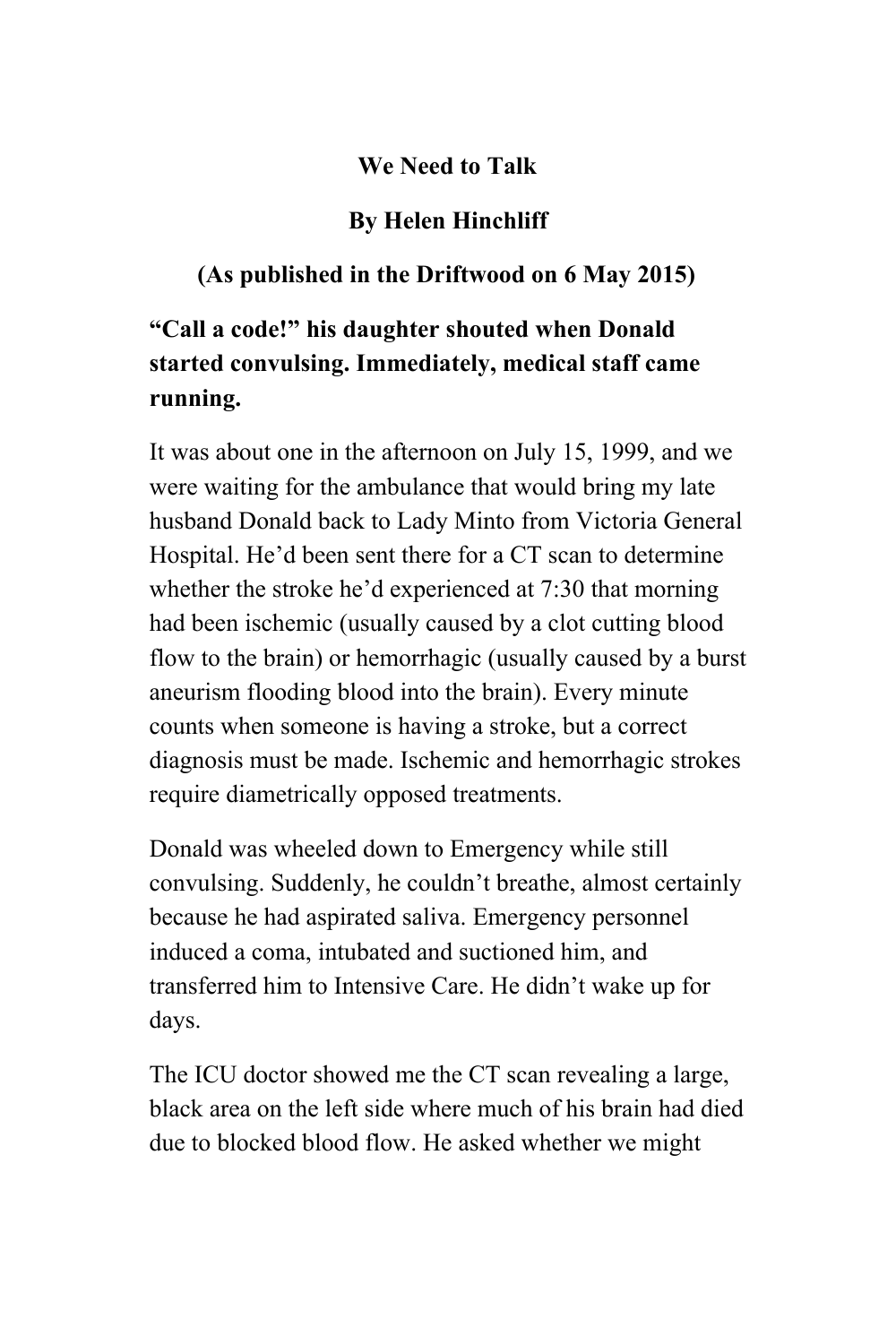wish to pull the plug, but family members were coming from a remote and distant location and I wanted to wait.

Donald awoke nine days later, and the doctor delivered the news: "He has the worst possible outcome. The right side of his body is completely paralyzed. He will be able to understand everything, but he will be unable to say anything."

That prognosis was tough to accept, so we rejected it. Three weeks later at the Vic General neurology ward, the neurologist announced, "Your husband is not a candidate for further rehabilitation and you will be unable to care for him at home. We are discharging him tomorrow into long-term care."

Very quickly, I came to grips with reality and inquired whether Lady Minto might have a long-term care bed; otherwise, he would have been assigned to the first bed available anywhere in greater Victoria or Saanich.

A few weeks ago, I learned that some 25 businesses and organizations on Salt Spring Island have installed automated external defibrillators. Everyone's hoping to save lives and many will have heard about the young man in Vancouver who collapsed recently in a 10K race and was revived with compressions and an AED.

But has anyone considered what can happen to seniors undergoing similar treatment? I've been asking people what they know about the use of AEDs. Almost no one has understood that when a person suddenly collapses, brain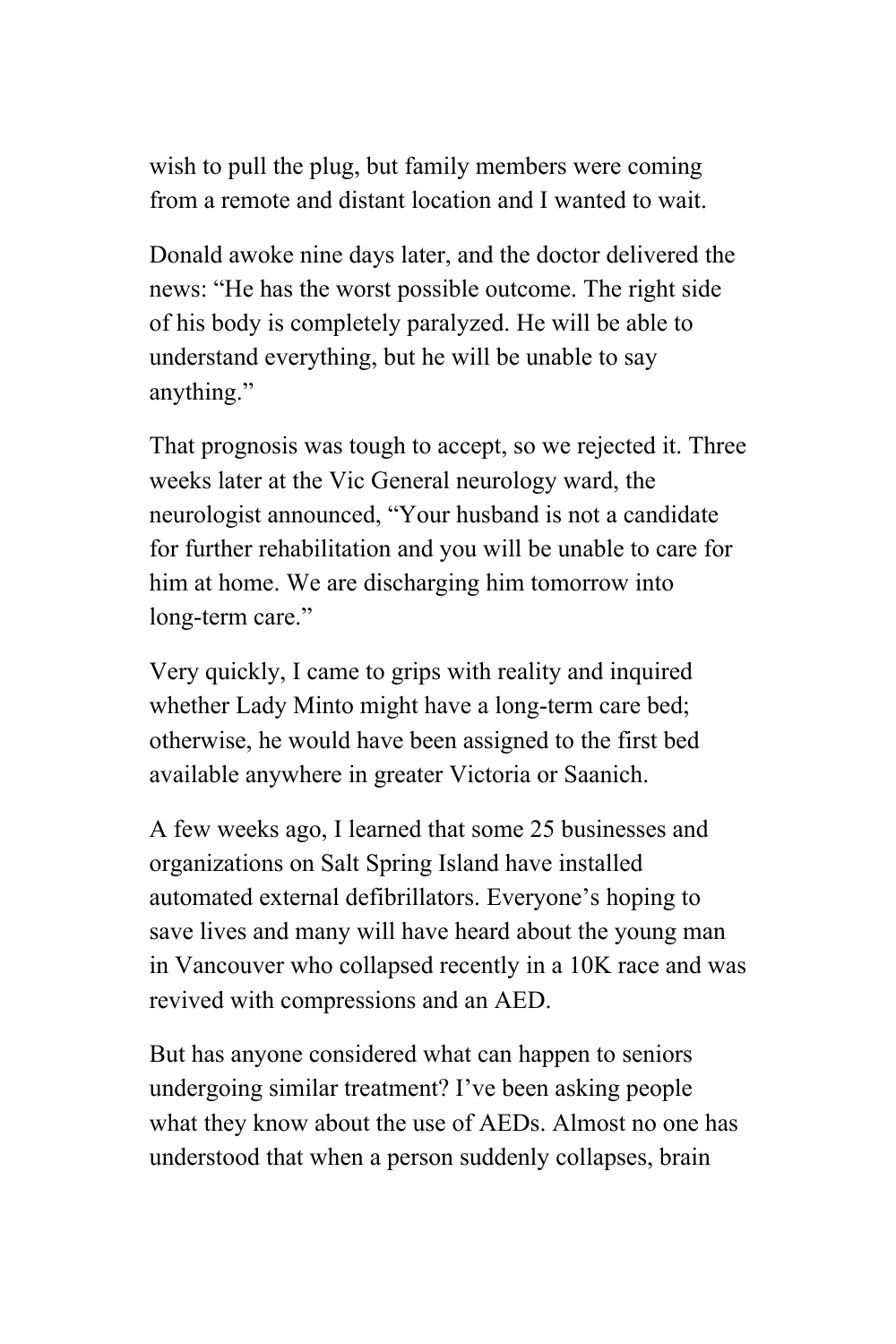and organ damage due to loss of blood circulation are likely unless chest compressions are immediately administered at the rate of 100 per minute and at a depth of 2 inches (5 centimeters) per compression. This is done for two minutes before administering defibrillation ("Why [Proper](http://www.aedchallenge.com/articles/whycompsimportant.php) Chest [Compressions](http://www.aedchallenge.com/articles/whycompsimportant.php) are so Important, from [www.aedchallenge.com](http://www.aedchallenge.com/) and "Update on [Cardiopulmonary](http://www.medscape.com/viewarticle/585396) Resuscitation and Emergency [Cardiovascular](http://www.medscape.com/viewarticle/585396) Care [Guidelines,](http://www.medscape.com/viewarticle/585396)" from [www.medscape.com\)](http://www.medscape.com/).

Dr. David Davis, a family practitioner at Christian Hospital in St. Louis who has had 35 years' experience as an emergency room physician, says CPR is "violent." If you do it hard enough to induce circulation, "you're going to break ribs and maybe the sternum" of frail seniors. He commented, "If older people and their families knew what was involved, the manipulation, the tubes, the drugs, and the low chances for a good outcome, they'd opt for comfort care instead." (Paula Span, "More on CPR for the Elderly," http://newoldage.blogs.nytimes.2012/08/10.)

Span also describers in her "How Successful is CPR in Older Patients?" piece Oakland County, Michigan, kept track of outcomes for some 2,600 out-of-hospital cardiac arrests over a four-and-one-half year period. She points to a study that found fewer than 10 percent were resuscitated and the older the patient, the less chance there was of success: 8.1 percent of patients in their 60s, 7.1 percent in their 70s, and 3.3 percent in their 80s survived to the point of discharge from acute care.